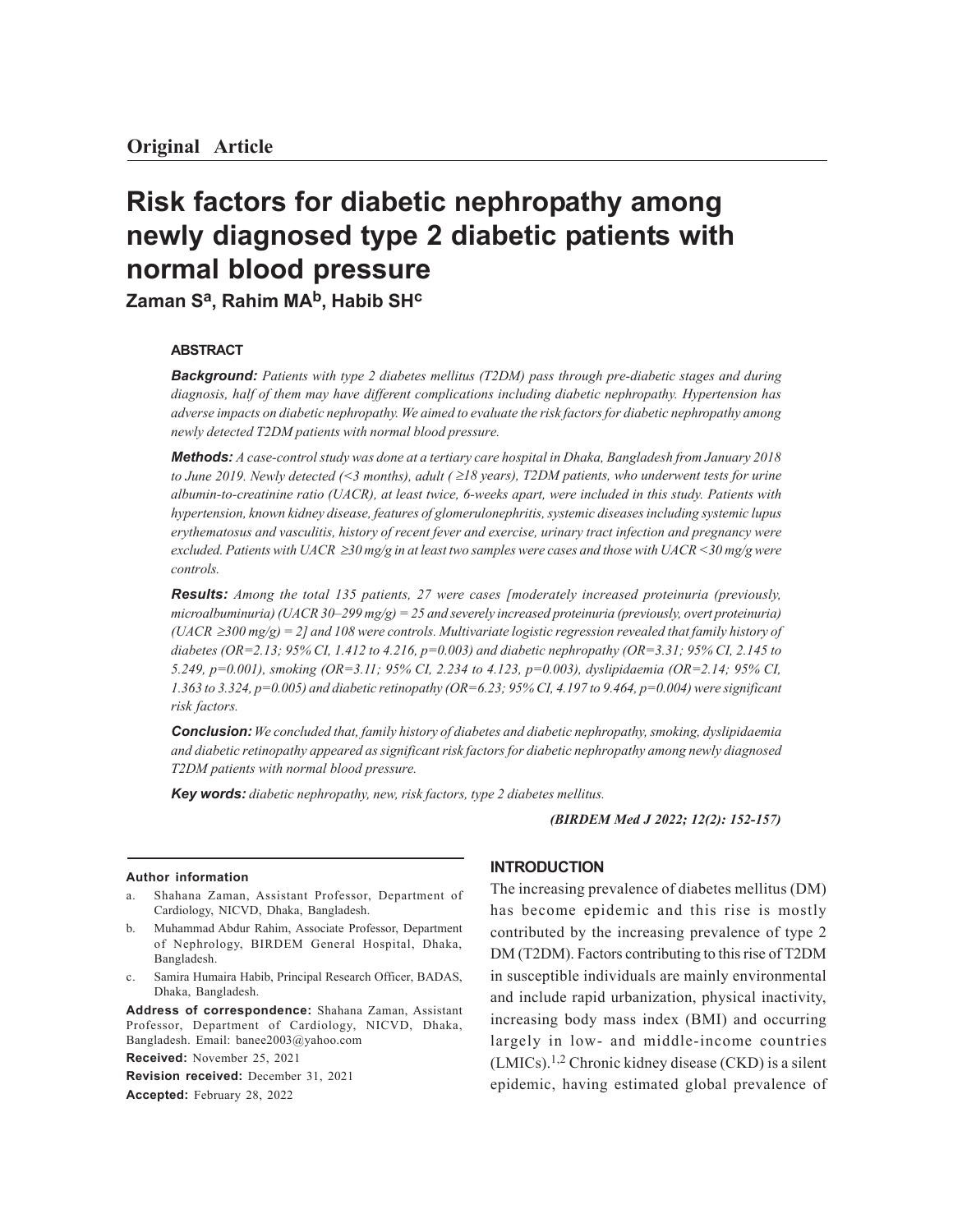13.4%.<sup>3</sup> DM is the leading cause of CKD and endstage renal disease (ESRD), both in developed and developing countries.<sup>4</sup> Diabetic nephropathy is one of the three classic micro-vascular complications of DM, traditionally described among patients with long duration and poor control of DM. Appearance of abnormal level of proteinuria, new onset hypertension, concomitant diabetic retinopathy and importantly, the absence of an alternative diagnosis for proteinuria are taken to make a diagnosis of diabetic nephropathy. 5 Generally, all these are present in patients with known DM, either type 1 or T2DM but patients with T2DM pass through pre-diabetic stages, including impaired fasting glucose (IFG) and impaired glucose tolerance (IGT) for a reasonable period before establishing the diagnosis and at the time of diagnosis, half of the T2DM patients may have different macro- and micro-vascular complications including diabetic nephropathy. 6-8 Hypertension, itself, is an important cause of CKD. Hypertension may be a feature of diabetic nephropathy or it may be a separate entity but hypertension has been reported as a risk factor for diabetic nephropathy; whatever the way we explain, it is true that hypertension handles diabetic nephropathy adversely. 9,10 Hypertension, itself, may cause proteinuria and kidney failure among patients without diabetes and antihypertensive medications, specially, angiotensin blocking agents can reduce proteinuria. Besides hypertension, other risk factors for diabetic nephropathy include obesity, smoking, abnormal lipids, presence of diabetic retinopathy, family history of diabetic nephropathy, etc.6,11,12 As hypertension can influence diabetic nephropathy adversely, it is important to identify other risk factors for diabetic nephropathy among normotensive patients. In this study, we evaluated the risk factors for diabetic nephropathy among newly detected T2DM patients with normal blood pressure.

## **METHODS**

This case-control study was done at the out-patient department (OPD) of Bangladesh Institute of Research and Rehabilitation in Diabetes, Endocrine

and Metabolic Disorders (BIRDEM) General Hospital in Dhaka, Bangladesh from January 2018 to June 2019. Newly detected (duration of DM of 3 months or less since detection), adult (18 years or older), T2DM patients of either sex, who underwent tests for urine albumin-to-creatinine ratio (UACR), at least twice, six weeks apart (in a 6-month period), were included in this study. Patients with hypertension (newly diagnosed or known cases or on antihypertensive medications), diagnosed kidney disease, features of glomerulonephritis, systemic diseases including systemic lupus erythematosus and vasculitis, history of recent fever and exercise, urinary tract infection and pregnancy were excluded. Patients with UACR  $\geq$ 30 mg/g in at least two (of three, if done) samples were cases<sup>5</sup> and those with UACR <30 mg/g were controls. Cases were divided in to moderately increased proteinuria (previously, microalbuminuria) (UACR 30 – 299 mg/g) and severely increased proteinuria (previously, overt proteinuria) (UACR  $\geq$ 300 mg/g).<sup>5</sup> The study protocol was approved by the Institutional Review Board (IRB) of BIRDEM General Hospital, Dhaka, Bangladesh. Data were collected from patients after taking informed written consents and were recorded in case record forms. Data were analyzed by Statistical Package for Social Sciences (SPSS) version 20. A p value of  $\leq 0.05$  was taken as significant.

#### **RESULTS**

Total patients were 135, including 27 cases (moderately increased proteinuria = 25 and severely increased proteinuria  $= 2$ ) and 108 controls. Mean age of the study participants was 42.9 years and there was female predominance (64.4%). Thirteen percent patients were smokers, 12% had dyslipidaemia, 51% had family history of DM and 45% had family history of diabetic nephropathy (Table I). Two patients had estimated glomerular filtration rate (sGFR) less than 60 ml/min/ 1.73 m<sup>2</sup> [chronic kidney disease-epidemiology (CKD-EPI) creatinine based equation].<sup>13</sup> Diabetic retinopathy (6.7%) was the second most common chronic complication of DM (Table II).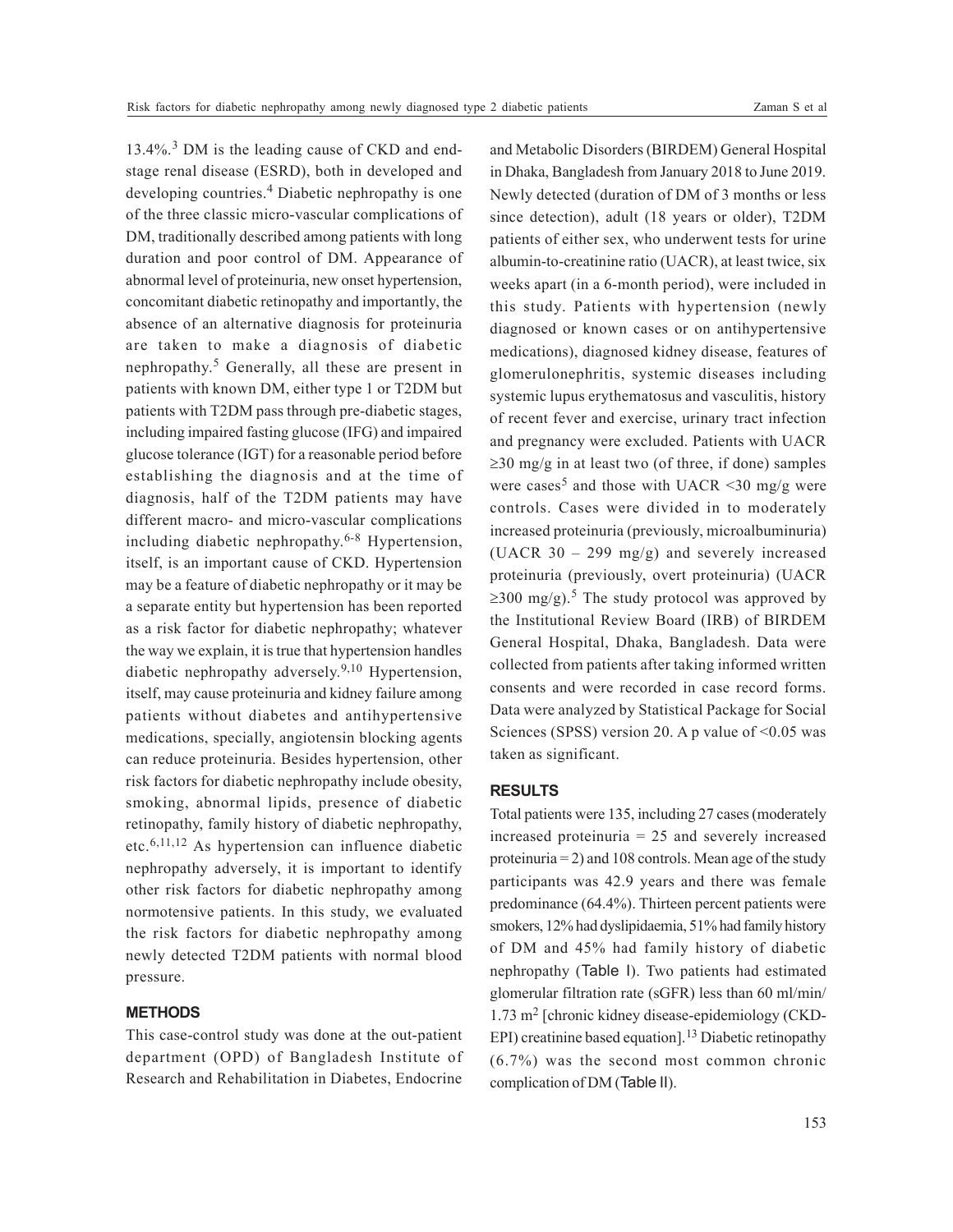| Characteristics                                           | $Total = 135$     | $\text{Cases} = 27$ | Controls = $108$  | p value |
|-----------------------------------------------------------|-------------------|---------------------|-------------------|---------|
|                                                           | frequency $(\% )$ | frequency $(\% )$   | frequency $(\% )$ |         |
| Age (mean $\pm$ standard deviation), years                | $42.9 \pm 9.0$    | $42.3 \pm 7.9$      | $43.1 \pm 9.3$    | 0.187   |
| Male:                                                     | 48 (35.6):        | 12(44.4):           | 36(33.3):         | 0.127   |
| Female                                                    | 87(64.4)          | 15(55.6)            | 72(66.7)          |         |
| <b>Positive family history of diabetes</b>                | 69(51.1)          | 18(66.7)            | 51(47.2)          | 0.005   |
| Positive family history of diabetic nephropathy           | 31 (31/69, 44.9)  | 14(14/18, 77.8)     | 17(17/51, 33.3)   | 0.019   |
| Past history of gestational diabetes mellitus             | 14(14/87, 16.1)   | 4(4/15, 26.7)       | 10(10/72, 13.9)   | 0.003   |
| Dyslipidaemia                                             | 16(11.9)          | 3(11.1)             | 13(12.0)          | 0.738   |
| <b>Current smoker</b>                                     | 18(13.3)          | 7(25.9)             | 11(10.2)          | 0.003   |
| <b>Presentation of diabetes mellitus</b>                  |                   |                     |                   |         |
| Asymptomatic                                              | 110(81.5)         | 24 (88.9)           | 86(79.6)          | 0.014   |
| Classical                                                 | 24(17.8)          | 3(11.1)             | 21(10.4)          |         |
| With complication                                         | 1(0.7)            |                     | 1(0.9)            |         |
| <b>Glycaemic status</b>                                   |                   |                     |                   |         |
| Fasting blood glucose (mmol/L)                            | $9.9 \pm 3.2$     | $9.6 \pm 2.9$       | $10.1 \pm 3.3$    | 0.005   |
| 2-h post-glucose value (mmol/L)                           | $16.6 \pm 3.9$    | $15.3 \pm 3.0$      | $16.9{\pm}4.1$    | 0.003   |
| $HbA1c$ (%)                                               | $7.4 \pm 0.8$     | $7.4 \pm 0.5$       | $7.4 \pm 0.9$     | 0.073   |
| Estimated glomerular filtration rate (eGFR) <sup>13</sup> |                   |                     |                   |         |
| $≥90$ ml/min/1.73 m <sup>2</sup>                          | 70(51.9)          | 16(59.3)            | 54(50.0)          | 0.002   |
| 60-89 ml/min/1.73 m <sup>2</sup>                          | 63(46.7)          | 9(33.3)             | 54(50.0)          |         |
| 45-59 ml/min/1.73 m <sup>2</sup>                          | 2(1.5)            | 2(7.4)              |                   |         |

**Table I** Base-line characteristics of study participants  $(N = 135)$ 

**Table II** Classical complications of diabetes mellitus among the study participants ( $N = 135$ )

| Complications                  | $Total = 135$<br>frequency $(\% )$ | $\text{Cases} = 27$<br>frequency $(\% )$ | $Controls = 108$<br>frequency $(\% )$ | p value |
|--------------------------------|------------------------------------|------------------------------------------|---------------------------------------|---------|
| Diabetic retinopathy           | 9(6.7)                             | 5(18.5)                                  | 4(3.7)                                | 0.016   |
| Diabetic peripheral neuropathy | 1(0.7)                             | $\overline{\phantom{a}}$                 | 1(0.9)                                |         |
| Diabetic nephropathy           | 27(20.0)                           | $\overline{\phantom{a}}$                 | 27(100.0)                             |         |
| Coronary artery disease        | 2(1.5)                             | $\overline{\phantom{a}}$                 | 2(1.9)                                | -       |

On analyzing possible risk factors for diabetic nephropathy, univariate analysis revealed that, family history of diabetic nephropathy, smoking and coexisting diabetic retinopathy were significant (Table

III). On multivariate logistic regression, family history of DM and diabetic nephropathy, smoking, dyslipidaemia and diabetic retinopathy appeared as significant (Table IV).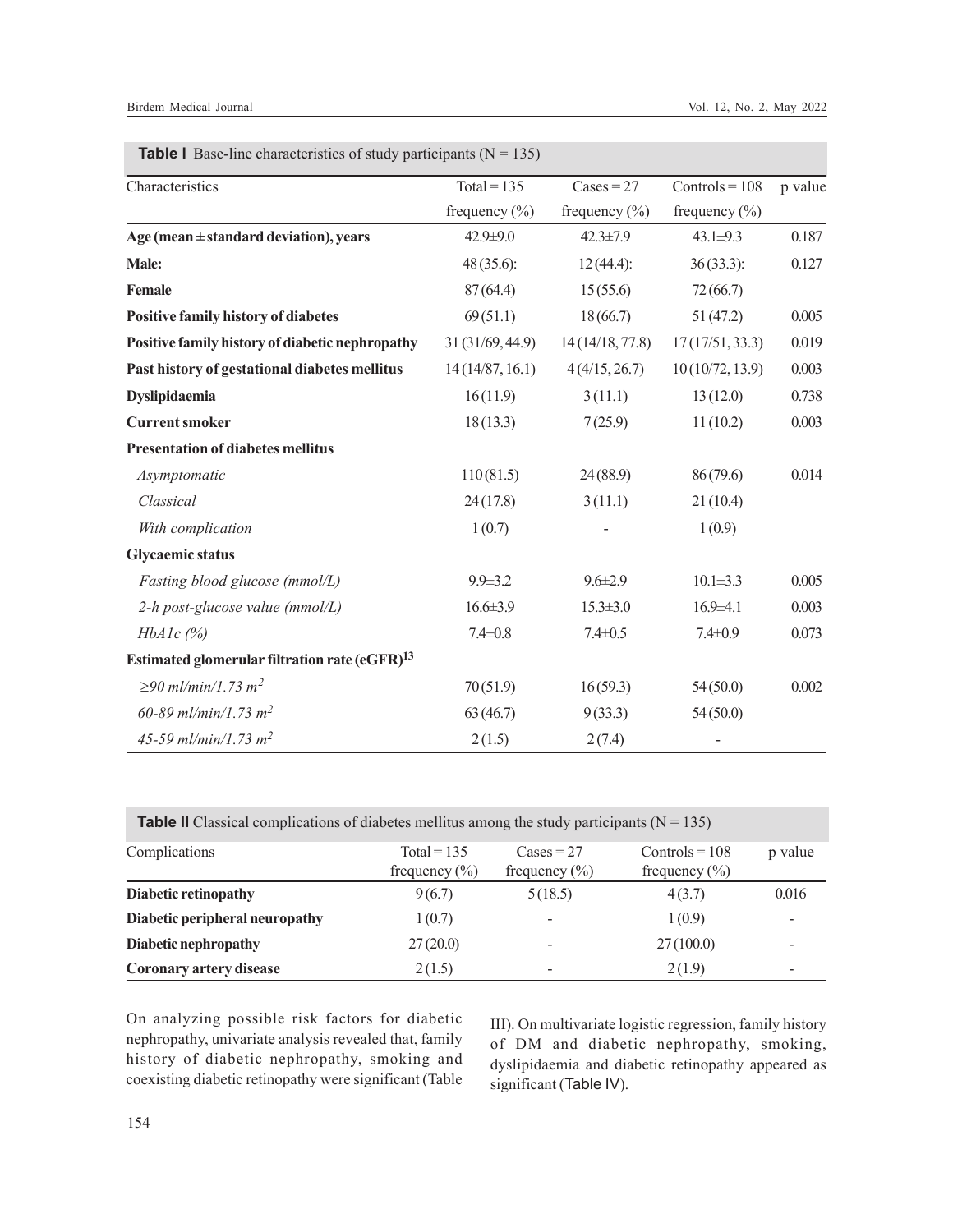| Risk factors                                  | Odds ratio | 95% confidence interval | p value |
|-----------------------------------------------|------------|-------------------------|---------|
|                                               | (OR)       | (CI)                    |         |
| Age                                           | 0.875      | $0.323$ to 1.911        | 0.594   |
| <b>Sex</b>                                    | 1.6        | $0.678$ to 3.773        | 0.283   |
| <b>Smoker</b>                                 | 3.086      | $1.066$ to 8.934        | 0.037   |
| <b>Family history of diabetes mellitus</b>    | 2.235      | $0.922$ to 5.415        | 0.074   |
| <b>Family history of diabetic nephropathy</b> | 7.0        | 1.996 to 24.542         | 0.002   |
| <b>Dyslipidaemia</b>                          | 0.913      | $0.240$ to 3.463        | 0.894   |
| <b>Presence of diabetic retinopathy</b>       | 5.909      | 1.467 to 23.793         | 0.012   |
| <b>Body mass index</b>                        | 2.5        | $0.543$ to $11.506$     | 0.239   |
| <b>HbA1c</b>                                  | 2.109      | $0.737$ to $6.036$      | 0.164   |

**Table III** Univariate analysis of risk factors for diabetic nephropathy among the study participants (N=135)

**Table IV** Multivariate analysis of risk factors for diabetic nephropathy among the study participants (N=135)

| Risk factors                            | Odds ratio | 95% confidence interval | p value |
|-----------------------------------------|------------|-------------------------|---------|
|                                         | (OR)       | (CI)                    |         |
| Age                                     | 0.457      | 0.313 to 0.812          | 0.357   |
| <b>Sex</b>                              | 0.532      | $0.213$ to $1.134$      | 0.531   |
| <b>Smoker</b>                           | 3.11       | 2.234 to 4.123          | 0.003   |
| <b>Family history of diabetes</b>       | 2.13       | $1.412$ to $4.216$      | 0.003   |
| Family history of diabetic nephropathy  | 3.31       | 2.145 to 5.249          | 0.001   |
| <b>Dyslipidaemia</b>                    | 2.14       | 1.363 to 3.324          | 0.005   |
| <b>Presence of diabetic retinopathy</b> | 6.23       | 4.197 to 9.464          | 0.004   |
| <b>Body mass index</b>                  | 0.204      | $0.019$ to $0.549$      | 0.003   |
| <b>HbA1c</b>                            | 0.132      | $0.108$ to $0.543$      | 0.002   |

# **DISCUSSION**

Patients with T2DM pass undiagnosed for several years before detection and half of the T2DM patients remain undiagnosed.<sup>14</sup> During this period of time, many of these T2DM patients develop different diabetic complications. In different studies, it has been seen that diabetic nephropathy reaches up to 50% or even more.<sup>6-8,15</sup> If these complications are detected at an earlier opportunity and appropriate interventions including specific treatment and modification of risk factors can be instituted, an improved clinical outcome is expected. We evaluated risk factors for diabetic nephropathy among newly diagnosed T2DM patients with normal blood pressure in this study. We found family history

of DM and diabetic nephropathy, smoking, dyslipidaemia and concomitant diabetic retinopathy were significant risk factors for diabetic nephropathy among newly diagnosed, normotensive, T2DM patients.

Mean age of our patients was nearly 43 years and twothirds were females. Mean age of new diabetic patients varied in different studies, depending upon geographic location and average life-expectancy of those countries. Martin et al reported over 51% of their newly detected diabetic patents were males with mean age of 46 years in Uganda<sup>16</sup> while Sosale et al reported over two-thirds being males in India.<sup>17</sup> Aboelnasr et al from Egypt reported two-thirds of newly detected diabetic patients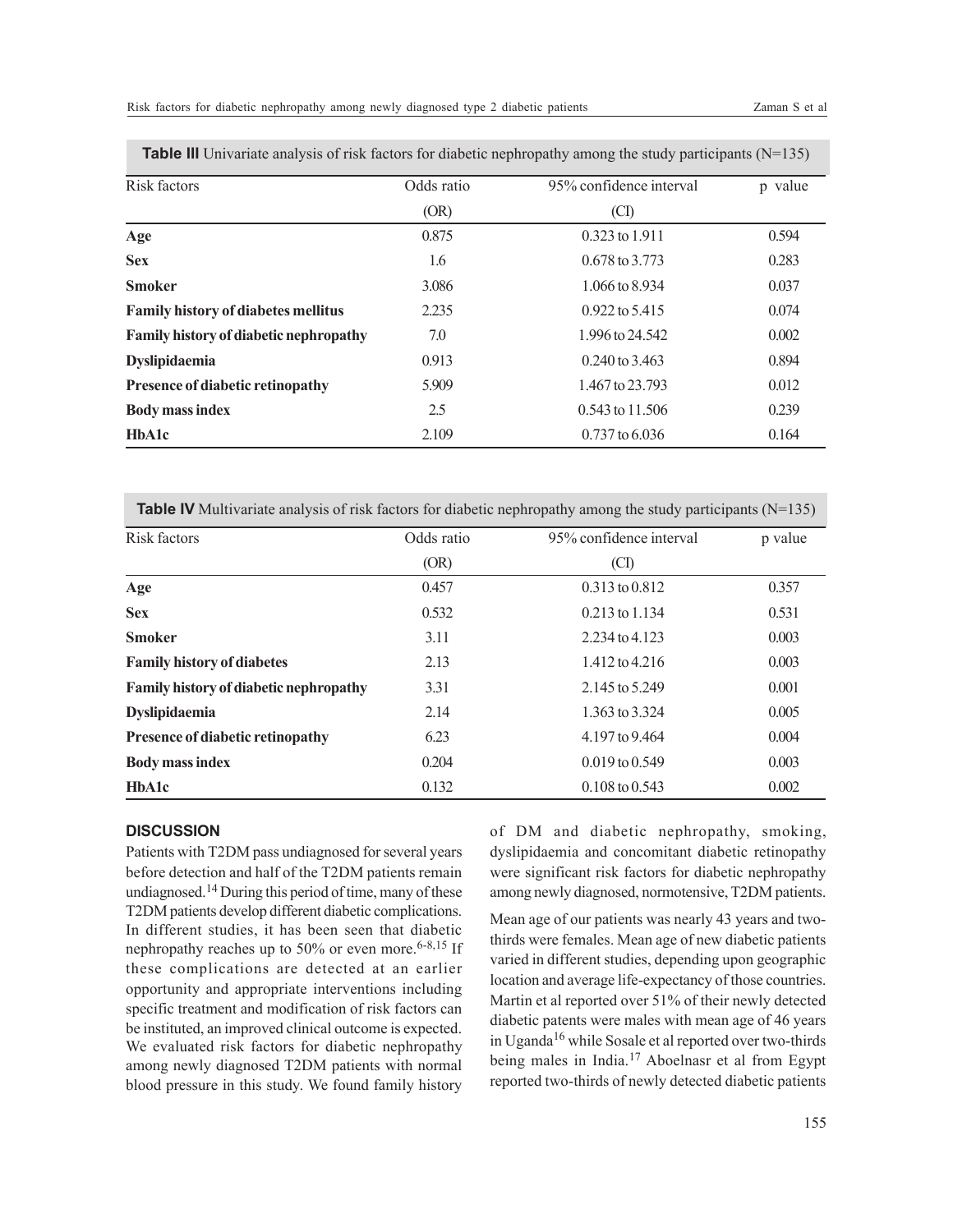being females and mean age was over 48 years.<sup>6</sup> Bansal et al reported female predominance of newly detected diabetic patients in another Indian report with mean age of nearly 50 years.<sup>18</sup>

Patients with T2DM and diabetic nephropathy have genetic influences.19,20 Our findings were no exception. Half of our patients had family history of DM and over 44% had family history of diabetic nephropathy. Onesixth of our female patients also had a past history of gestational diabetes mellitus. Mayega and Rutebemberwa from Uganda reported that over half of their newly diagnosed diabetic patients were females and one-fifth had a family history of DM.<sup>21</sup>

T2DM is a systemic disease. Increased BMI and dyslipidaemia are frequent associations. We found over four-fifths of our newly diagnosed T2DM patients were over-weight or obese and over one-tenth had dyslipidaemia. Dyslipidaemia appeared as a significant risk factor for diabetic nephropathy in our study which is in line of report by Aboelnasr et al from Egypt.<sup>6</sup>

Presence of diabetic retinopathy and proteinuria is almost diagnostic of diabetic nephropathy in type 1 diabetic patients. In T2DM patients, concomitant diabetic retinopathy is moderately senstitive<sup>5</sup> but its presence almost certainly confirms the diagnosis of diabetic nephropathy. We found nearly 7% of our newly detected T2DM patients had diabetic retinopathy and diabetic retinopathy was a significant risk factor for diabetic nephropathy. This observation was in agreement with findings of several other reports.<sup>7,8</sup>

Long duration and poor glycaemic controls are independent risk factors for diabetic complications including diabetic nephropathy. We included T2DM patients with duration of 3 months or less in our study. We are not sure for how long these patients were having abnormal glycaemic status. We did not find glycated haemoglobin (HbA1c) in our patients as a significant risk factor for diabetic nephropathy, which contradicts with findings of others.<sup>6</sup> HbA1c is a reflection of previous 3 to 4 months glycaemic status, so the influence of short period of poor glycemic status, singly, may not be that much notorious, when it persists for years and is compounded with other risk factors including hypertension.

Hypertension is a recognized risk factor for diabetic nephropathy. 6 Hypertension can cause CKD,

proteinuria, aggravate retinopathy and adversely influence the overall outcome. Antihypertensive medications reduce proteinuria and this effect is prominent for angiotensin converting enzyme inhibitors, angiotensin receptor blockers<sup>5</sup> and nondydropyridine calcium channel blockers. We excluded hypertensive patients from our study considering it as a potential confounder.

Our research had some limitations. It was a single centre study on small number of study participants. This finding should not be generalized for all Bangladeshi newly diagnosed T2DM patients. On the other hand, the most strong point of the current research is that, we followed the standard recommended diagnostic criteria for diabetic nephropathy, contrary to some contemporary reports.7,16

### **Conclusion**

In conclusion, family history of DM and diabetic nephropathy, smoking, dyslipidaemia and concomitant diabetic retinopathy were significant risk factors for diabetic nephropathy among selected newly diagnosed Bangladeshi T2DM patients with normal blood pressure. We emphasize newly detected T2DM patients should be screened for complications including diabetic nephropathy during diagnosis and searched for potential modifiable risk factors and addressing these factors will ensure a better renal and patient outcome.

**Authors' contribution:** SZ and MAR planned the study, MAR collected data, SZ and MAR did literature search and drafted manuscript. SHH analyzed data. All authors read and approved the final manuscript for submission.

**Conflicts of interest:** Nothing to declare.

#### **REFERENCES**

- 1. Cho NH, Shaw JE, Karuranga S, Huang Y, da Rocha Fernandes JD, Ohlrogge AW, et al. IDF Diabetes Atlas: Global estimates of diabetes prevalence for 2017 and projections for 2045. Diabetes Res Clin Pract 2018 Apr;138: 271-81.
- 2. Lin X, Xu Y, Pan X, Xu J, Ding Y, Sun X, et al. Global, regional, and national burden and trend of diabetes in 195 countries and territories: an analysis from 1990 to 2025. Sci Rep 2020 Sep 8;10(1):14790.
- 3. Hill NR, Fatoba ST, Oke JL, Hirst JA, O'Callaghan CA, Lasserson DS, et al. Global Prevalence of Chronic Kidney Disease – A Systematic Review and Meta-Analysis. PLoS ONE 2016; 11 (7): e0158765.